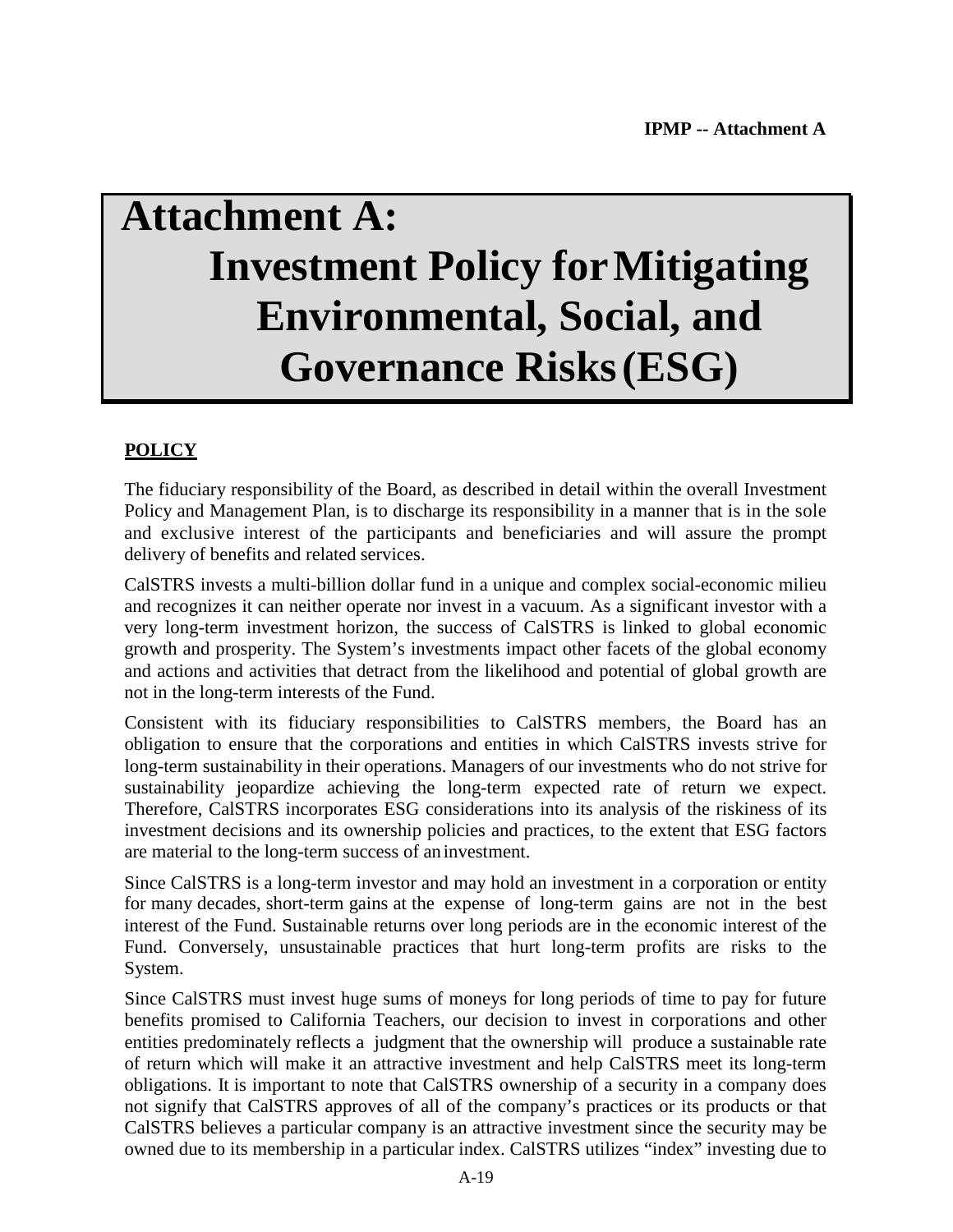its low cost and efficient structure. These "index" investments are broadly diversified and composed of thousands of individual companies.

Since 1978, CalSTRS has used a written policy, the Statement of Investment Responsibility, SIR, to navigate the complex landscape of ESG issues. The long history of this document is testimony to the national leadership of CalSTRS among pension funds in addressing ESG matters through a written policy. The SIR will continue to guide CalSTRS proxy voting; however his ESG Policy is CalSTRS' preeminent policy on ESG matters and will guide active investment decisions and passive index strategyengagements.

# **PROCEDURES**

To help manage the risk of investing a global portfolio in a complex governance environment, CalSTRS has developed a series of procedures to follow when faced with any major environmental, social or governance issue as identified by the ESG risk factors.

When faced with a decision or other activity that potentially violates CalSTRS ESG Policy; the Investment Staff, CIO and Investment Committee will undertake the following actions:

- A. The CIO will assess the potential ESG policy violation both as an ESG risk and as an impact to the System. The extent of the responsibility of the System to devote resources to address these issues will be determined by: 1) the size of the investment, and 2) the gravity of the violation of CalSTRS ESG Policies.
- B. At the CIO's direction, the Investment Staff will directly engage corporate management or other appropriate parties to seek information and understanding concerning the ESG policy violation and its ramifications on the System.
- C. The CIO and investment staff will provide a report to the Investment Committee of the findings associated with an ESG policy violation engagement and recommend any further action of engagement or need to commit further System resources. The Investment Committee can marshal further resources given the gravity of the situation.

To assist CalSTRS Staff and external investment managers in their investment analysis and decision-making, CalSTRS has developed a list of ESG risk factors that should be considered as part of the financial analysis of any active investment decision. For passive index strategies, CalSTRS uses the ESG risk factors to guide engagement activities. This ESG list is not exhaustive and does not attempt to identify all forms of risk that are appropriate to consider in a given investment transaction or engagement; however, they do provide a framework of other factors that might be overlooked. These risk factors should be reviewed for any CalSTRS investment or engagement in any asset class.

CalSTRS expects all investment managers, both internal and external to assess the risk of each of the following factors when making an active investment. The manager needs to balance the rate of return with all the risks including consideration of the specific investments exposure to each factor in each country in which that investment or company operates.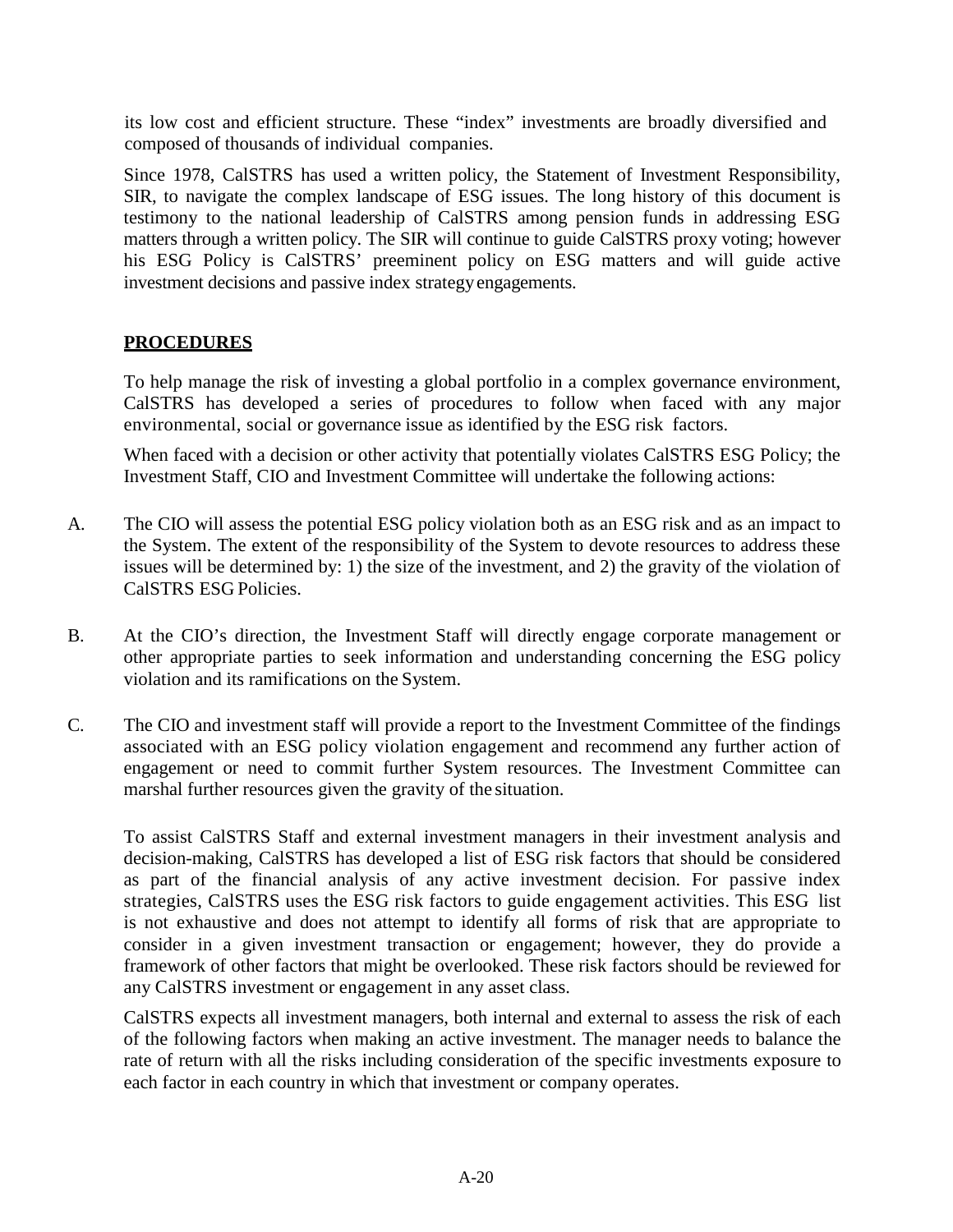# *CALSTRS ESG RISK FACTORS*

### **Monetary Transparency**

The investment's long-term profitability by whether or not a country or company has free and open monetary and financial data, and its observance of applicable laws.

# **Data Dissemination**

The investment's long-term profitability by whether or not a country is a member of the IMF (or similar organization) and satisfies the conditions for access, integrity, and quality for most data categories.

# **Accounting**

The investment's long-term profitability by whether or not the accounting standards are formulated in accordance with International Accounting Standards or the U.S. Generally Accepted Accounting Principles.

# **Payment System: Central Bank**

The investment's long-term profitability by whether the activities of a country's central bank encompass implementing and ensuring compliance with principles and standards which are established to promote safe, sound, and efficient payment and settlement.

# **Securities Regulation**

The investment's long-term profitability by exposure to operations in countries that have not complied with IOSCO objectives, which provide investor protection against manipulation and fraudulent practices.

#### **Auditing**

The investment's long-term profitability by whether or not the country uses International Standards on Auditing in setting national standards.

#### **Fiscal Transparency**

The investment's long-term profitability by its exposure or business operations in countries that do not have some level of fiscal transparency such as publication of financial statistics, sound standards for budgeting, accounting, and reporting.

#### **Corporate Governance**

The investment's long-term profitability by whether or not the government recognizes and supports good corporate governance practices and whether it generally adheres to OECD principles.

#### **Banking Supervision**

The investment's long-term profitability from its exposure to countries that have not endorsed/complied with the Basel Core Principles. An endorsement includes an agreement to review supervisory arrangements against the principles and bring legislation in line with the principles where necessary.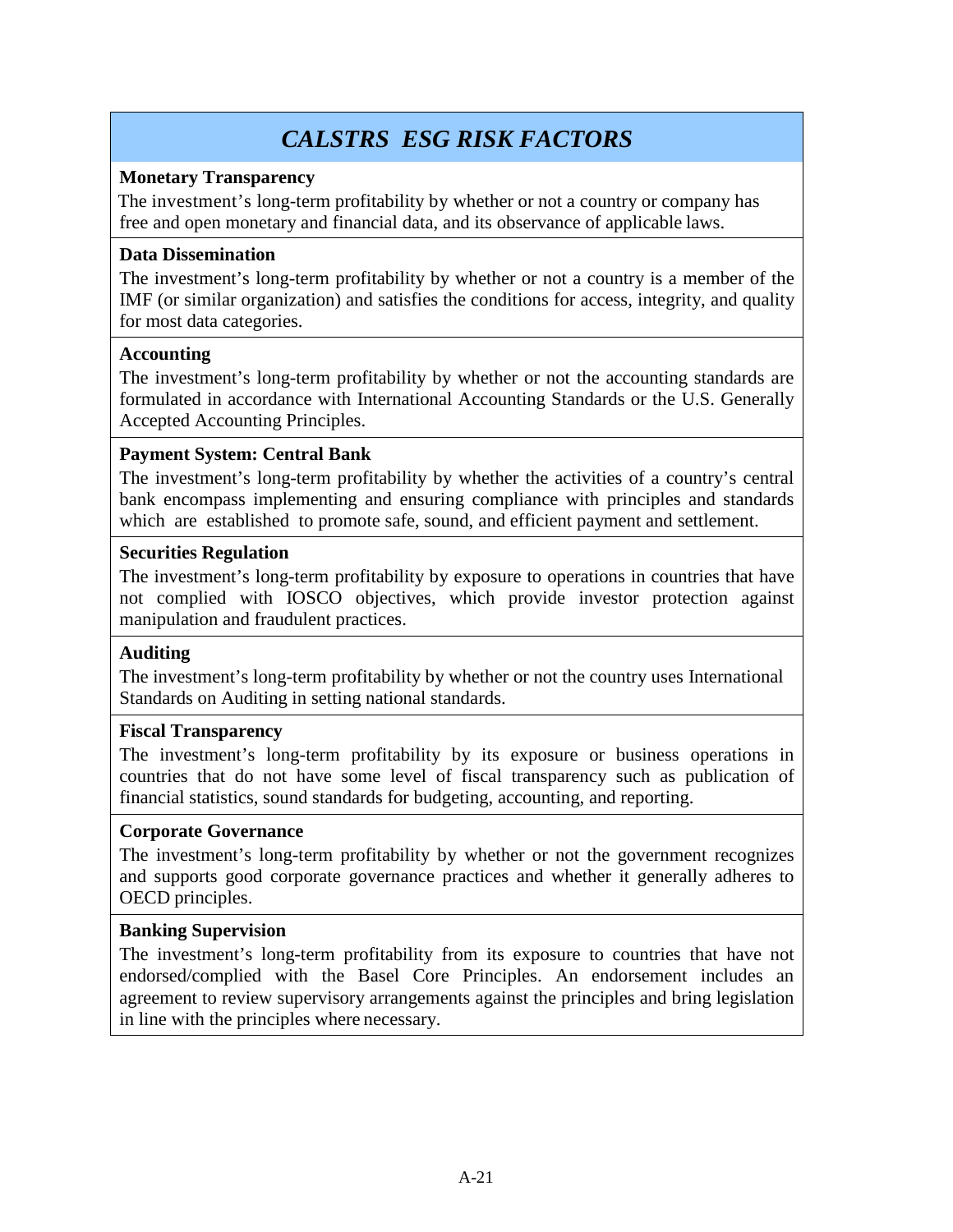#### **Payment System: Principles**

The investment's long-term profitability by whether a country complies with the 10 Core Principles for Systemically Important Payment Systems, which includes operational reliability, efficiency, real time settlement, final settlement in central bank money; and whether rules and procedures are clear and permit participants to understand the financial risks resulting from participation in the system.

#### **Insolvency Framework**

The investment's long-term profitability from its business operations and activities in specific countries with regard to bankruptcy reform or insolvency legislation.

#### **Money Laundering**

The investment's long-term profitability from exposure and whether or not a country has implemented an anti-money laundering regime in line with international standards; consideration should be given to compliance with the 40 recommendations in the Financial Action Task Force, FATF, on Money Laundering; and whether it is a member of FATF.

#### **Insurance Supervision**

The investment's long-term profitability from whether or not a country has a regulatory framework in line with International Association of Insurance Supervisors, IAIS, Principles.

#### **Respect for Human Rights**

The investment's long-term profitability from its business operations and activities in countries that lack or have a weak judicial System. Assess the risk to an investment's long-term profitability from its business operations and activities in a country that engages in or facilitates the following: arbitrary or unlawful deprivation of life, disappearance, torture and other cruel, inhuman, or degrading treatment or punishment, arbitrary arrest, detention, or exile, arbitrary interference with privacy, family, home, or correspondence, use of excessive force and violations of humanitarian law in internal conflicts. Consideration should be given to governmental attitude regarding international and non-governmental investigation of alleged violations of human rights.

#### **Respect for Civil Liberties**

The investment's long-term profitability from operations, activities, and business practices in countries or regions that do not allow freedom of speech and press, freedom of peaceful assembly and association, freedom of religion, freedom of movement within the country, allowance for foreign travel, emigration, and repatriation.

#### **Respect for Cultural and Ethnic Identities**

The investment's long-term profitability from operations, activities and business practices that do not adequately respect cultural values and ethnic identities.